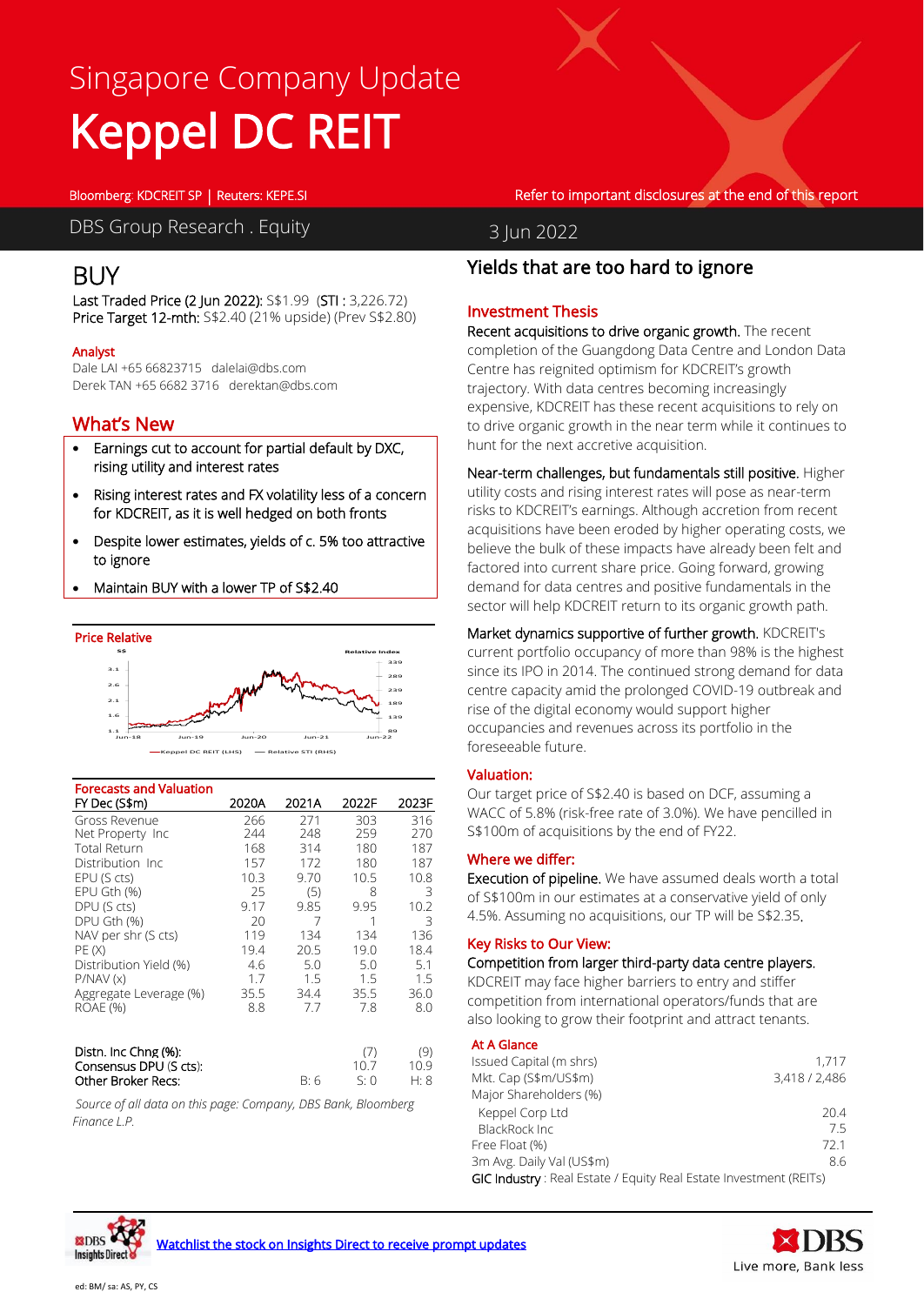

### WHAT'S NEW

### Yields that are too hard to ignore

Partial loss of income from dispute with DXC. As reported on 21 March 2022, the master lessee of the Keppel DC Singapore 1 property has commenced a litigation suit against DXC Technology Services Pte. Ltd. for a partial default of rental payment. The amount disputed is c.S\$14.8m over a four-year period, or c.S\$3.7m per annum.

With legal proceedings potentially being a long-drawn affair, we have taken a prudent approach in revising our estimates. We have assumed that there will be an absence of S\$3.7m in revenues each year, over the next three years.

### Higher utility costs likely eroded accretion from

acquisitions. As the iseek DC in Brisbane was divested in September 2021, 1Q22 earnings lacked the income contribution from iseek DC on a y-o-y basis. The absence of income from iseek DC was expected to be more than offset by the acquisitions of Guangdong DC, Eindhoven DC, and London DC towards the end of FY21 and early FY22.

However, we believe that the accretion from the acquisitions were eroded by higher utility costs and borrowing costs. As a bulk of KDCREIT's electricity wholesale contracts were renewed at the beginning of FY22, most of the impact from higher utility costs have been reflected in its 1Q22 earnings. We understand that there may potentially be a further impact to earnings if utility costs continue to rise, but it will be minimal.

Based on KDCREIT's estimates, a further 10% increase in the electricity tariff from its current contract rates will lead to a c.0.4% impact to DPU.

### FX volatility to have some impact on earnings in medium

term. Approximately 50% of KDCREIT's earnings are foreign-sourced income, and the majority of it is in EUR, with a smaller proportion earned in AUD and MYR. In recent weeks, the SGD has appreciated against most foreign currencies, with KDCREIT's earnings from Europe likely to face the largest impact from the weakening EUR against the SGD.

However, we understand that KDCREIT typically hedges its income in foreign currencies by up to two years in advance. As such, we believe that any impact to KDCREIT's earnings caused by FX volatility would likely only be felt towards the latter half of FY23. Moreover, as the REIT has

ample time to hedge for its future income, we believe that any impact to earnings can be more efficiently managed.

### Interest rate exposure substantially hedged.

Approximately 76% of KDCREIT's borrowings have been hedged to fixed rates, and the weighted average tenor of its hedges is c.3.4 years. Moreover, only c.11% and c.13% of KDCREIT's borrowings will mature in FY22 and FY23, respectively. In our view, KDCREIT's exposure to rising interest rates would be substantially mitigated. According to its estimates, a 100bps increase in interest rates will lead to a c.1% impact to DPU.

Although the impact to financing costs is still manageable, we believe that rising interest rates would have larger implications on its growth plans. With data centres continuing to be highly sought after and cap rates continuing to compress, the higher cost of borrowings make it more challenging for REITs to acquire data centres accretively.

Our thoughts. We have revised our earnings estimates to take into account the partial default from DXC that would lower revenues by c.S\$3.7m per annum over the next three years. We have also factored in higher operating costs that are mainly due to higher utility costs. To account for the rising interest rate environment, we have also taken a more conservative approach to assume a 10bps increase in overall borrowing costs. The above said, we believe these could have been factored into share price.

In our earlier projections, we have assumed S\$300m of acquisitions by the end of FY22. With accretive acquisitions looking more challenging in the backdrop of rising interest rates, we lowered our acquisition assumptions to S\$100m by the end of FY22.

With these adjustments, our DPU projections is lowered by c.7% over the next two years; and, our TP to S\$2.40. This implies a target yield of between 4.2% to 4.5% over the next three years, which we believe is fair, as KDCREIT continues to offer growth, albeit at a slower pace. With the more conservative assumptions, we also believe that there could be upside potential to our estimates if KDCREIT delivers an acquisition valued at more than S\$100m, or if it is completed earlier than expected. At our revised TP of S\$2.40, we maintain our BUY recommendation, as this implies a potential total return in excess of 20% from current levels.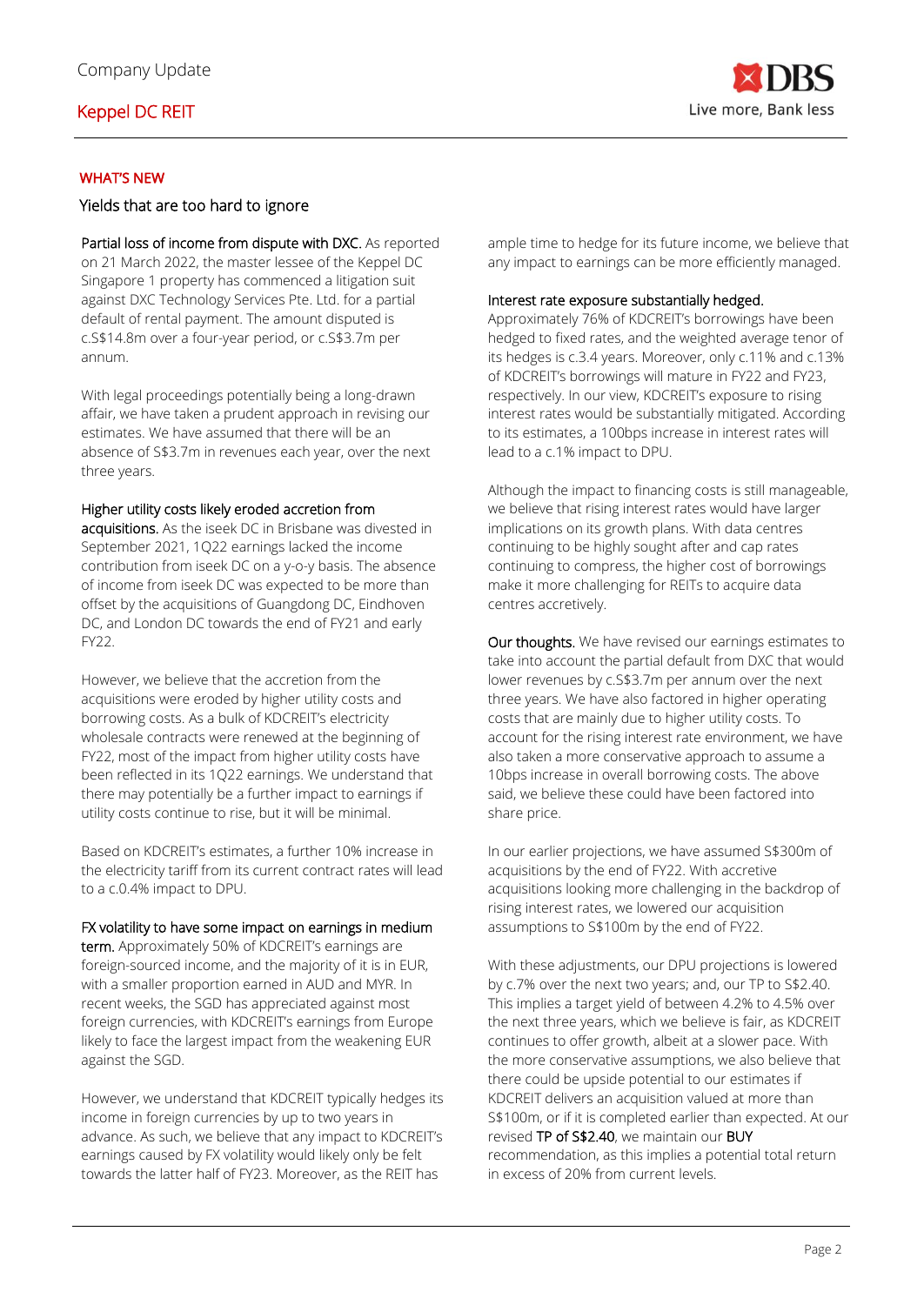





*Source: DBS Bank*

### Company Background

KDC REIT (KDC REIT) is a Singapore-based real estate investment trust (REIT). It was established with the principal investment strategy of investing, directly or indirectly, in a portfolio of income-producing real estate assets that are used primarily for data centre purposes, with an initial focus on Asia Pacific and Europe.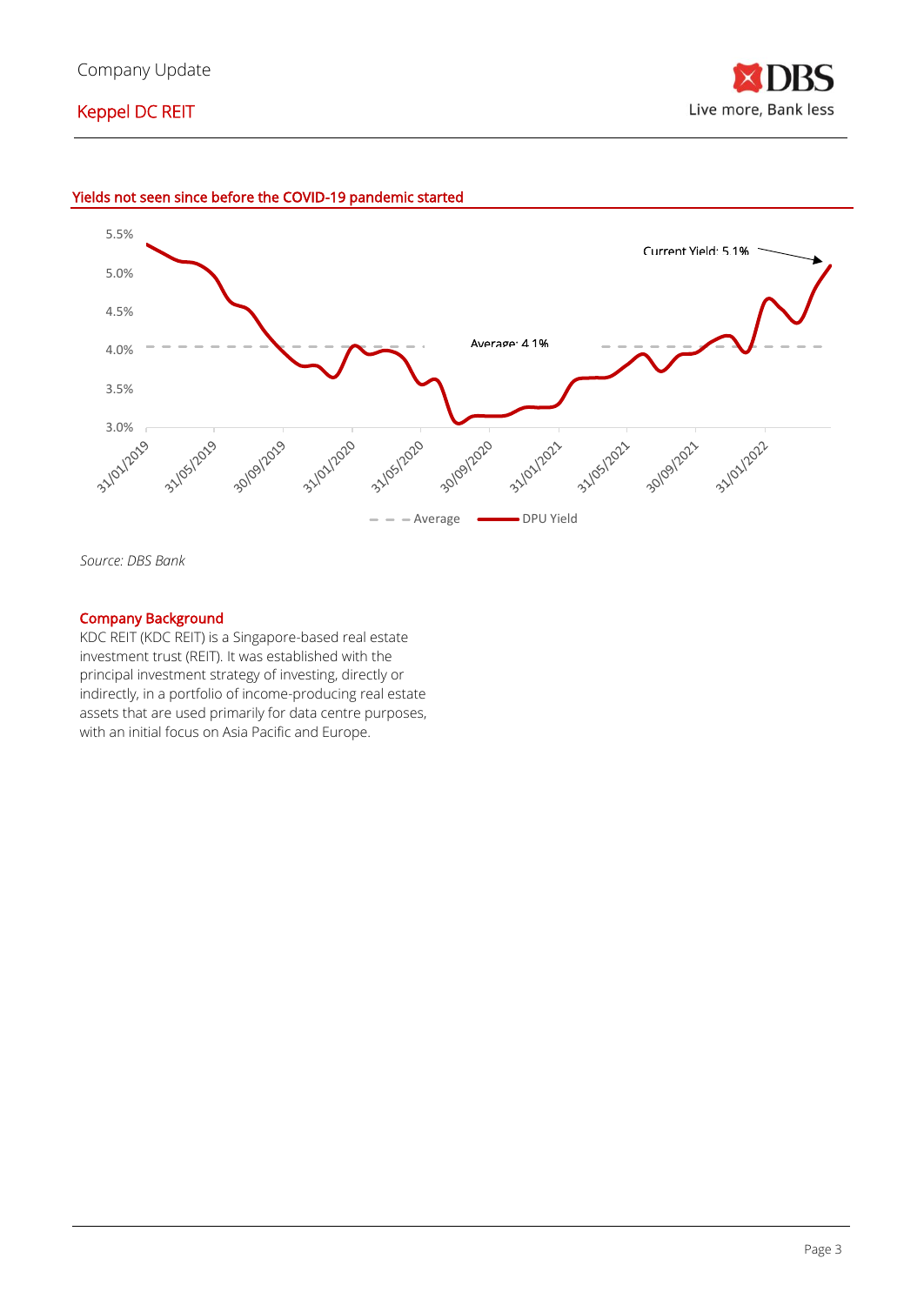### Interim Income Statement (S\$m)

| FY Dec                      | 2H2020 | 1H2021 | 2H2021 | % chg yoy                | % chg hoh |
|-----------------------------|--------|--------|--------|--------------------------|-----------|
|                             |        |        |        |                          |           |
| Gross revenue               | 142    | 135    | 136    | (4.0)                    | 0.6       |
| Property expenses           | (11.7) | (11.3) | (11.6) | (0.6)                    | 2.5       |
| Net Property Income         | 130    | 124    | 124    | (4.3)                    | 0.4       |
| Other Operating expenses    | (18.1) | (14.4) | (12.5) | (30.5)                   | (12.8)    |
| Other Non Opg (Exp)/Inc     | 0.0    | 0.0    | 0.0    | $\overline{\phantom{a}}$ |           |
| Associates & JV Inc         | 0.0    | 0.0    | (1.0)  | nm                       | nm        |
| Net Interest (Exp)/Inc      | (8.8)  | (10.1) | (10.6) | (19.9)                   | (5.4)     |
| Exceptional Gain/(Loss)     | 0.0    | 0.0    | 0.0    |                          |           |
| Net Income                  | 103    | 99.4   | 100    | (2.8)                    | 0.8       |
| Tax                         | (16.3) | (9.1)  | (20.1) | 23.3                     | 121.4     |
| Minority Interest           | (1.8)  | (1.6)  | (6.3)  | (253.5)                  | 288.1     |
| Net Income after Tax        | 85.0   | 88.7   | 73.8   | (13.2)                   | (16.8)    |
| <b>Total Return</b>         | 85.6   | 87.5   | 226    | 164.1                    | 158.4     |
| Non-tax deductible Items    | (3.7)  | (3.3)  | (139)  | 3,666.1                  | 4,142.7   |
| Net Inc available for Dist. | 81.9   | 84.3   | 87.4   | 6.6                      | 3.7       |
| Ratio (%)                   |        |        |        |                          |           |
| Net Prop Inc Margin         | 91.8   | 91.6   | 91.5   |                          |           |
| Dist. Payout Ratio          | 100.0  | 100.0  | 100.0  |                          |           |

*Source of all data: Company, DBS Bank*

### Historical dividend yield and PB band





*Source: Bloomberg Finance L.P., DBS Bank estimates Source: Bloomberg Finance L.P., DBS Bank estimates*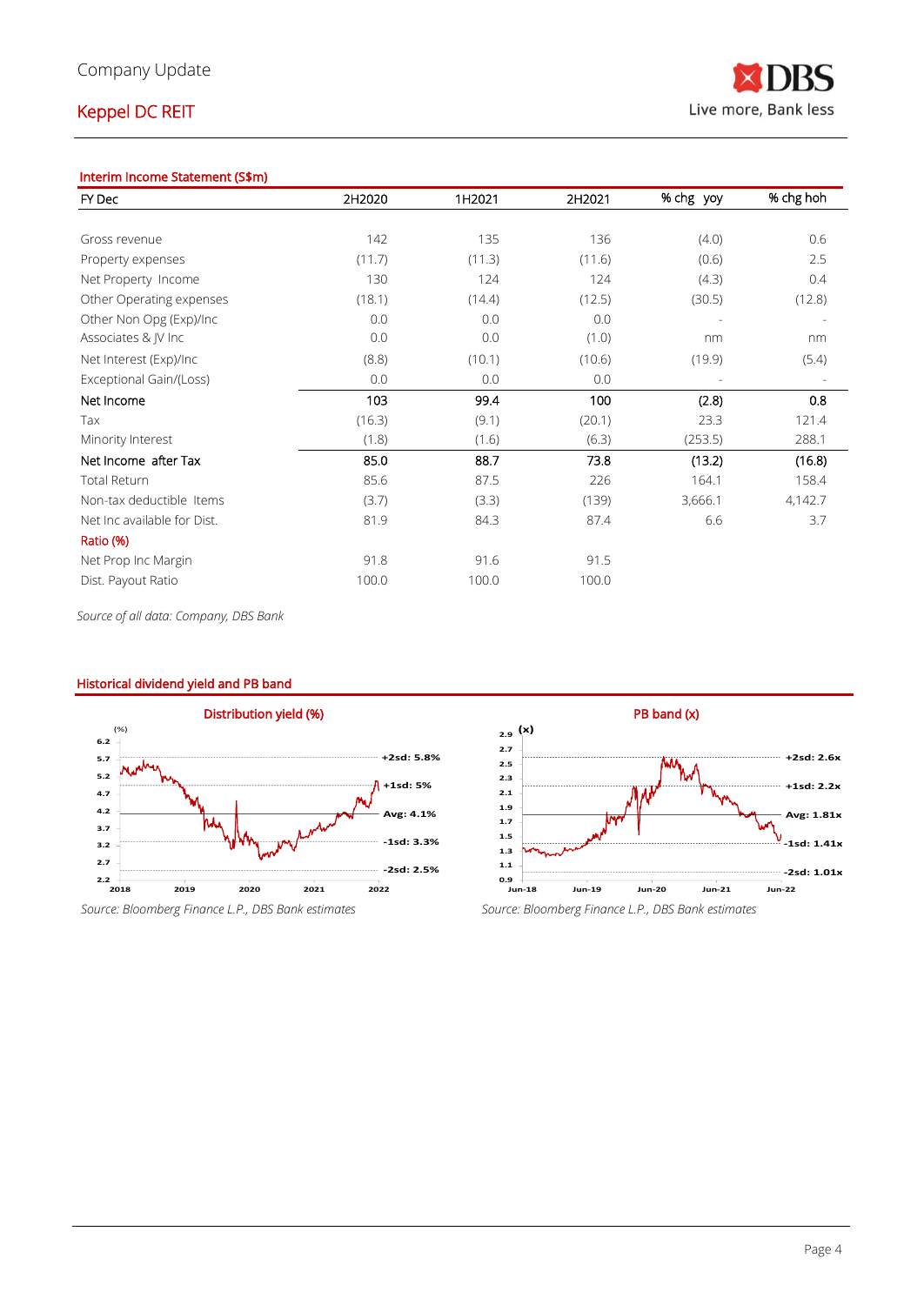### Income Statement (S\$m)

| FY Dec                      | 2019A  | 2020A  | 2021A  | 2022F  | 2023F            |                        |
|-----------------------------|--------|--------|--------|--------|------------------|------------------------|
| Gross revenue               | 195    | 266    | 271    | 303    | 316              |                        |
| Property expenses           | (17.5) | (21.4) | (22.9) | (44.4) | (46.2)           |                        |
| Net Property Income         | 177    | 244    | 248    | 259    | 270              |                        |
| Other Operating expenses    | (24.9) | (32.7) | (31.3) | (23.1) | (24.2)           |                        |
| Other Non Opg (Exp)/Inc     | 2.64   | (1.1)  | 4.40   | 0.0    | $\mathcal{Q}$ .0 |                        |
| Associates & JV Inc         | 0.0    | 0.0    | (1.0)  | 0.0    | 0.0              | Lowered earnings by    |
| Net Interest (Exp)/Inc      | (15.4) | (18.3) | (20.7) | (24.2) | (25.5)           | c.S\$3.7m per annum    |
| Exceptional Gain/(Loss)     | 0.0    | 0.0    | 0.0    | 0.0    | 0.0              | (for the next three    |
| Net Income                  | 140    | 192    | 200    | 211    | 220              | years) to account for  |
| Tax                         | (12.6) | (21.0) | (29.2) | (23.6) | (24.5)           | DXC's partial default. |
| Minority Interest           | (4.6)  | (3.6)  | (7.9)  | (8.3)  | (8.6)            |                        |
| Preference Dividend         | 0.0    | 0.0    | 0.0    | 0.0    | 0.0              |                        |
| Net Income After Tax        | 122    | 168    | 162    | 180    | 187              |                        |
| <b>Total Return</b>         | 106    | 168    | 314    | 180    | 187              |                        |
| Non-tax deductible Items    | 6.74   | (11.2) | (142)  | 0.30   | 0.30             |                        |
| Net Inc available for Dist. | 113    | 157    | 172    | 180    | 187              |                        |
| <b>Growth &amp; Ratio</b>   |        |        |        |        |                  |                        |
| Revenue Gth (%)             | 11.0   | 36.3   | 2.1    | 11.8   | 4.2              |                        |
| N Property Inc Gth (%)      | 12.4   | 37.7   | 1.6    | 4.2    | 4.2              |                        |
| Net Inc Gth (%)             | 12.1   | 36.8   | (3.0)  | 10.5   | 4.0              |                        |
| Dist. Payout Ratio (%)      | 95.1   | 94.7   | 94.7   | 94.9   | 95.0             |                        |
| Net Prop Inc Margins (%)    | 91.0   | 91.9   | 91.5   | 85.3   | 85.4             |                        |
| Net Income Margins (%)      | 62.8   | 63.1   | 59.9   | 59.2   | 59.1             |                        |
| Dist to revenue (%)         | 58.1   | 59.1   | 63.3   | 59.3   | 59.2             |                        |
| Managers & Trustee's fees   | 12.8   | 12.3   | 11.6   | 7.6    | 7.7              |                        |
| <b>ROAE (%)</b>             | 7.4    | 8.8    | 7.7    | 7.8    | 8.0              |                        |
| ROA (%)                     | 4.7    | 5.3    | 4.6    | 4.7    | 4.8              |                        |
| ROCE (%)                    | 5.5    | 6.2    | 5.3    | 5.6    | 5.6              |                        |
| Int. Cover (x)              | 9.9    | 11.6   | 10.5   | 9.7    | 9.6              |                        |

*Source: Company, DBS Bank*

### Balance Sheet (S\$m)

| $EY$ Dec                             | 2019A | 2020A  | 2021A    | 2022F   | 2023F         |
|--------------------------------------|-------|--------|----------|---------|---------------|
| <b>Investment Properties</b>         | 2,637 | 3,005  | 3,401    | 3,468   | 3,579         |
| Other LT Assets                      | 11.0  | 40.2   | 117      | 117     | 117           |
| Cash & ST Invts                      | 181   | 244    | 196      | 130     | 144           |
| Inventory                            | 0.0   | 0.0    | 0.0      | 0.0     | 0.0           |
| Debtors                              | 95.8  | 54.4   | 50.4     | 121     | 126           |
| <b>Other Current Assets</b>          | 2.88  | 5.79   | 15.9     | 15.9    | 15.9          |
| <b>Total Assets</b>                  | 2,928 | 3,350  | 3,780    | 3,851   | <u>3,982 </u> |
|                                      |       |        |          |         |               |
| ST Debt                              | 40.3  | 144    | 163      | 163     | 163           |
| Creditor                             | 59.9  | 80.0   | 50.1     | 20.2    | 21.0          |
| Other Current Liab                   | 8.04  | 9.35   | 7.43     | 24.5    | 25.4          |
| I T Debt                             | 880   | 1,044  | 1,136    | 1,202   | 1,268         |
| Other LT Liabilities                 | 36.8  | 90.4   | 87.6     | 87.6    | 87.6          |
| Unit holders' funds                  | 1,868 | 1,945  | 2,293    | 2,302   | 2,357         |
| Minority Interests                   | 34.5  | 37.6   | 42.4     | 50.7    | 59.3          |
| <b>Total Funds &amp; Liabilities</b> | 2,928 | 3,350  | 3,780    | 3,851   | <u>3,982</u>  |
| Non-Cash Wkg. Capital                | 30.8  | (29.1) | 8.68     | 92.4    | 95.7          |
| Net Cash/(Debt)                      | (739) | (944)  | (1, 103) | (1,236) | (1, 287)      |
| Ratio                                |       |        |          |         |               |
| Current Ratio (x)                    | 2.6   | 1.3    | 1.2      | 1.3     | 1.4           |
| Quick Ratio (x)                      | 2.6   | 1.3    | 1.1      | 1.2     | 1.3           |
| Aggregate Leverage (%)               | 31.4  | 35.5   | 34.4     | 35.5    | 36.0          |
| Z-Score (X)                          | 3.0   | 3.4    | 2.8      | 2.9     | 2.9           |

*Source: Company, DBS Bank*

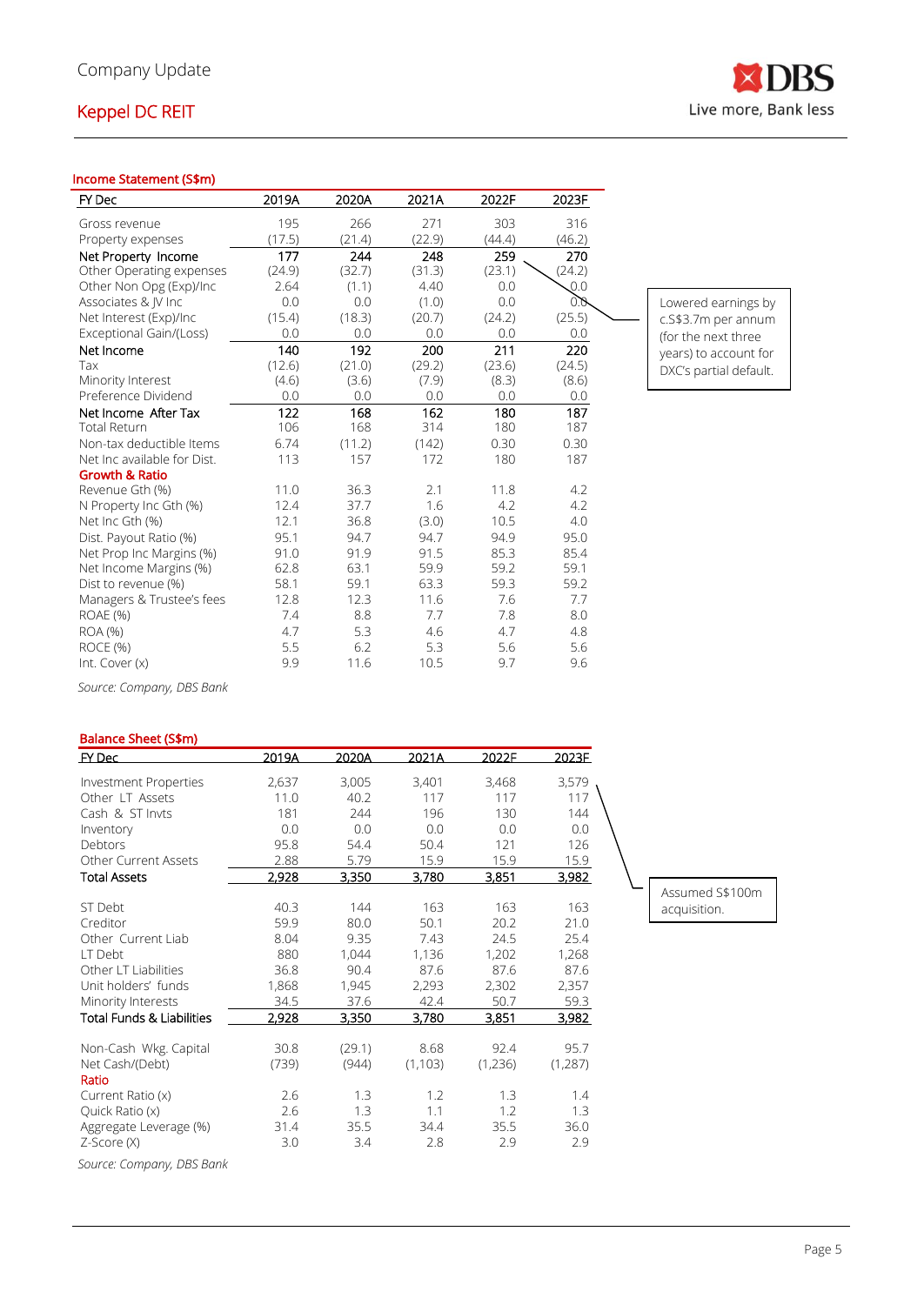### Cash Flow Statement (S\$m)

| FY Dec                    | 2019A  | 2020A  | 2021A  | 2022F  | 2023F  |
|---------------------------|--------|--------|--------|--------|--------|
| Pre-Tax Income            | 140    | 192    | 200    | 211    | 220    |
|                           |        |        |        | 0.0    |        |
| Dep. & Amort.             | 0.0    | 0.0    | 0.0    |        | 0.0    |
| <b>Tax Paid</b>           | (16.9) | (7.9)  | (7.0)  | (6.5)  | (23.6) |
| Associates & V Inc/(Loss) | 0.0    | 0.0    | 1.00   | 0.0    | 0.0    |
| Chg in Wkg.Cap.           | 19.0   | 15.8   | (21.9) | (101)  | (4.2)  |
| Other Operating CF        | 13.6   | 34.9   | (142)  | 0.30   | 0.30   |
| Net Operating CF          | 155    | 235    | 29.7   | 104    | 192    |
| Net Invt in Properties    | (669)  | (209)  | (282)  | (66.1) | (111)  |
| Other Invts (net)         | 0.0    | 0.0    | (26.4) | 0.0    | 0.0    |
| Invts in Assoc. & IV      | 0.0    | 0.0    | (89.7) | 0.0    | 0.0    |
| Div from Assoc. & IVs     | 0.0    | 0.0    | 0.0    | 0.0    | 0.0    |
| Other Investing CF        | 0.0    | 0.0    | 23.6   | 0.0    | 0.0    |
| Net Investing CF          | (669)  | (209)  | (374)  | (66.1) | (111)  |
| Distribution Paid         | (129)  | (107)  | (185)  | (171)  | (178)  |
| Chg in Gross Debt         | 216    | 243    | 143    | 66.1   | 66.1   |
| New units issued          | 478    | 0.0    | 202    | 0.0    | 45.0   |
| Other Financing CF        | (22.3) | (69.6) | 0.0    | 0.0    | 0.0    |
| Net Financing CF          | 543    | 66.9   | 160    | (105)  | (66.5) |
| Currency Adjustments      | (1.7)  | (4.5)  | (0.5)  | 0.0    | 0.0    |
| Chg in Cash               | 27.5   | 88.5   | (185)  | (66.3) | 14.8   |
| Operating CFPS (S cts)    | 9.14   | 13.4   | 3.08   | 12.0   | 11.4   |
| Free CFPS (S cts)         | (34.4) | 1.60   | (15.1) | 2.23   | 4.71   |

*Source: Company, DBS Bank*

### Target Price & Ratings History



| S.No.                       | Date of<br>Report | <b>Closing</b><br><b>Price</b> | $12-$ mth<br><b>Target Rating</b><br>Price |            |
|-----------------------------|-------------------|--------------------------------|--------------------------------------------|------------|
| 1:                          | 27 Jul 21         | 2.59                           | 3.00                                       | BUY        |
| $\mathcal{P}^{\mathcal{P}}$ | 30 Aug 21         | 2.52                           | 3.00                                       | <b>BUY</b> |
| 3:                          | 25 Jan 22         | 2.19                           | 2.80                                       | <b>BUY</b> |
|                             |                   |                                |                                            |            |

*Source: DBS Bank*

*Analyst: Dale LAI Derek TAN*

RS N Live more, Bank less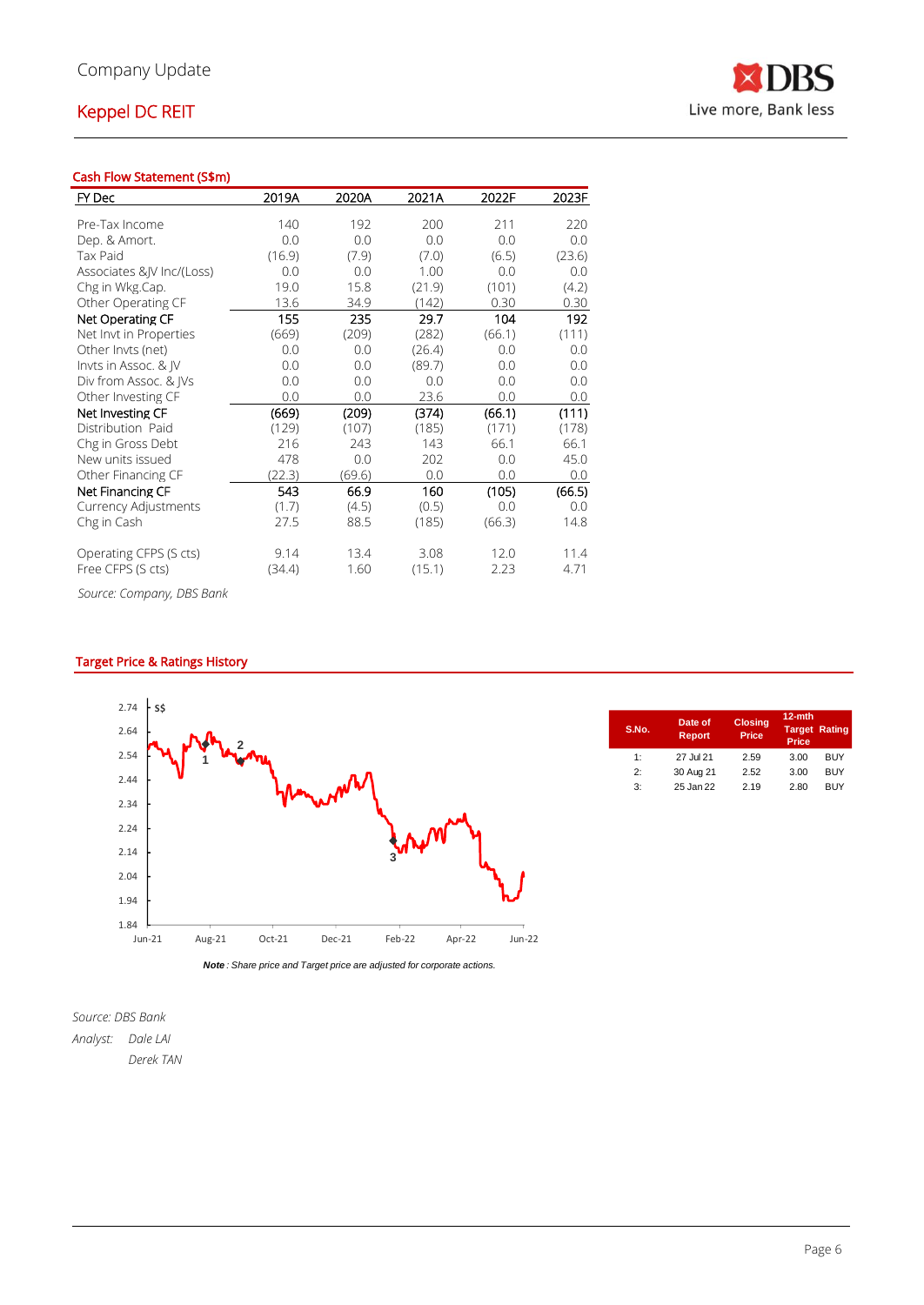

DBS Bank recommendations are based on an Absolute Total Return\* Rating system, defined as follows: STRONG BUY (>20% total return over the next 3 months, with identifiable share price catalysts within this time frame) BUY (>15% total return over the next 12 months for small caps, >10% for large caps) HOLD (-10% to +15% total return over the next 12 months for small caps, -10% to +10% for large caps) FULLY VALUED (negative total return, i.e., > -10% over the next 12 months) SELL (negative total return of > -20% over the next 3 months, with identifiable share price catalysts within this time frame)

*\*Share price appreciation + dividends*

Completed Date: 3 Jun 2022 06:20:05 (SGT) Dissemination Date: 3 Jun 2022 06:25:41 (SGT)

Sources for all charts and tables are DBS Bank unless otherwise specified.

#### GENERAL DISCLOSURE/DISCLAIMER

This report is prepared by DBS Bank Ltd. This report is solely intended for the clients of DBS Bank Ltd, DBS Vickers Securities (Singapore) Pte Ltd, DBS HK, DBS Vickers (Hong Kong) Limited ("DBSV HK"), DBSVI, DBSVTH, DBS Vickers Securities (USA) Inc ("DBSV USA"), DBS Bank Ltd (London Branch) ("DBS UK"), its respective connected and associated corporations and affiliates only and no part of this document may be (i) copied, photocopied or duplicated in any form or by any means or (ii) redistributed without the prior written consent of DBS Bank Ltd.

The research set out in this report is based on information obtained from sources believed to be reliable, but we (which collectively refers to DBS Bank Ltd, its respective connected and associated corporations, affiliates and their respective directors, officers, employees and agents (collectively, the "DBS Group") have not conducted due diligence on any of the companies, verified any information or sources or taken into account any other factors which we may consider to be relevant or appropriate in preparing the research. Accordingly, we do not make any representation or warranty as to the accuracy, completeness or correctness of the research set out in this report. Opinions expressed are subject to change without notice. This research is prepared for general circulation. Any recommendation contained in this document does not have regard to the specific investment objectives, financial situation and the particular needs of any specific addressee. This document is for the information of addressees only and is not to be taken in substitution for the exercise of judgement by addressees, who should obtain separate independent legal or financial advice. The DBS Group accepts no liability whatsoever for any direct, indirect and/or consequential loss (including any claims for loss of profit) arising from any use of and/or reliance upon this document and/or further communication given in relation to this document. This document is not to be construed as an offer or a solicitation of an offer to buy or sell any securities. The DBS Group, along with its affiliates and/or persons associated with any of them may from time to time have interests in the securities mentioned in this document. The DBS Group, may have positions in, and may effect transactions in securities mentioned herein and may also perform or seek to perform broking, investment banking and other banking services for these companies.

Any valuations, opinions, estimates, forecasts, ratings or risk assessments herein constitutes a judgment as of the date of this report, and there can be no assurance that future results or events will be consistent with any such valuations, opinions, estimates, forecasts, ratings or risk assessments. The information in this document is subject to change without notice, its accuracy is not guaranteed, it may be incomplete or condensed, it may not contain all material information concerning the company (or companies) referred to in this report and the DBS Group is under no obligation to update the information in this report.

This publication has not been reviewed or authorized by any regulatory authority in Singapore, Hong Kong or elsewhere. There is no planned schedule or frequency for updating research publication relating to any issuer.

The valuations, opinions, estimates, forecasts, ratings or risk assessments described in this report were based upon a number of estimates and assumptions and are inherently subject to significant uncertainties and contingencies. It can be expected that one or more of the estimates on which the valuations, opinions, estimates, forecasts, ratings or risk assessments were based will not materialize or will vary significantly from actual results. Therefore, the inclusion of the valuations, opinions, estimates, forecasts, ratings or risk assessments described herein IS NOT TO BE RELIED UPON as a representation and/or warranty by the DBS Group (and/or any persons associated with the aforesaid entities), that:

- (a) such valuations, opinions, estimates, forecasts, ratings or risk assessments or their underlying assumptions will be achieved, and
- (b) there is any assurance that future results or events will be consistent with any such valuations, opinions, estimates, forecasts, ratings or risk assessments stated therein.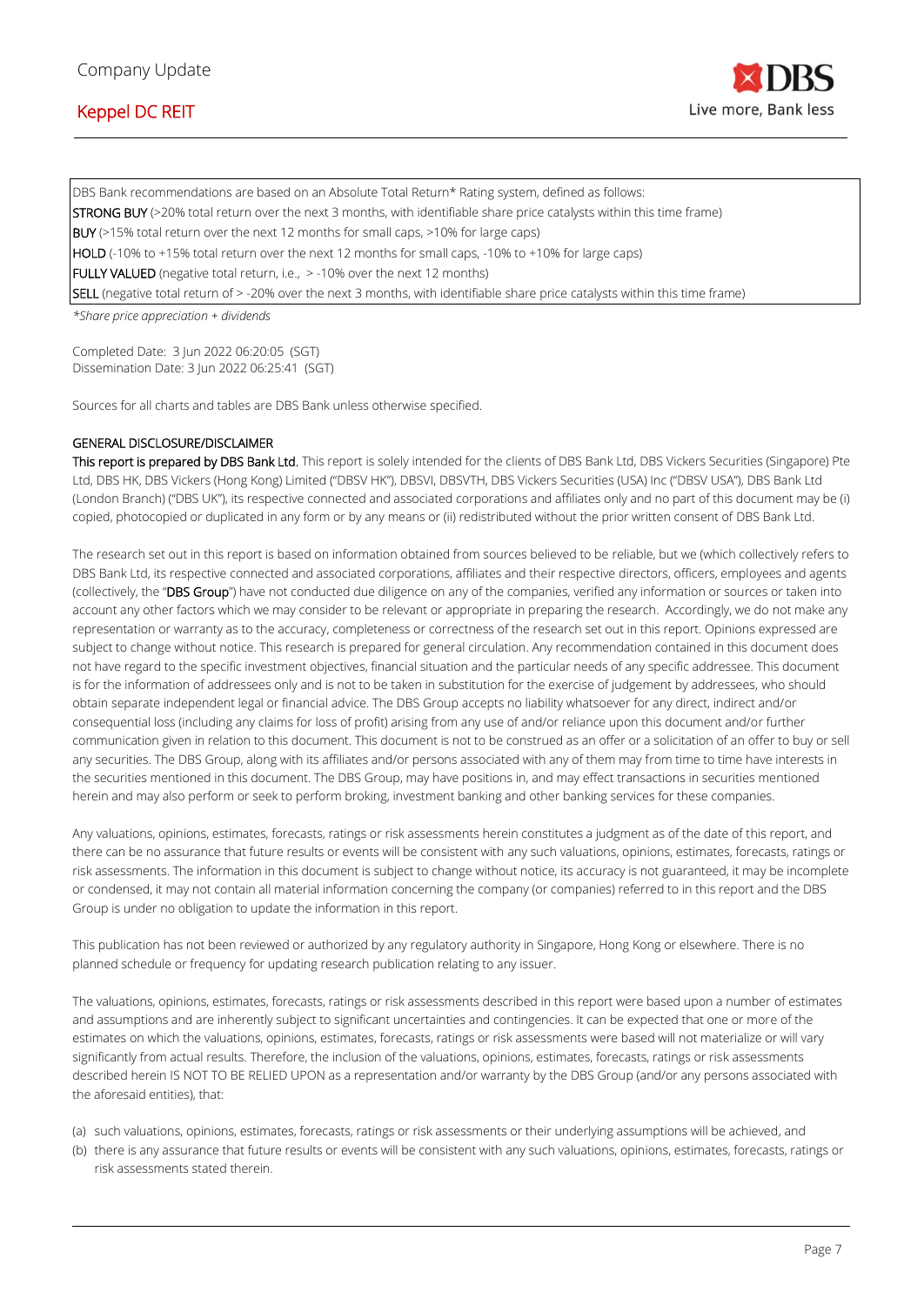Please contact the primary analyst for valuation methodologies and assumptions associated with the covered companies or price targets.

Any assumptions made in this report that refers to commodities, are for the purposes of making forecasts for the company (or companies) mentioned herein. They are not to be construed as recommendations to trade in the physical commodity or in the futures contract relating to the commodity referred to in this report.

DBSVUSA, a US-registered broker-dealer, does not have its own investment banking or research department, has not participated in any public offering of securities as a manager or co-manager or in any other investment banking transaction in the past twelve months and does not engage in market-making.

### ANALYST CERTIFICATION

The research analyst(s) primarily responsible for the content of this research report, in part or in whole, certifies that the views about the companies and their securities expressed in this report accurately reflect his/her personal views. The analyst(s) also certifies that no part of his/her compensation was, is, or will be, directly or indirectly, related to specific recommendations or views expressed in the report. The research analyst (s) primarily responsible for the content of this research report, in part or in whole, certifies that he or his associate<sup>1</sup> does not serve as an officer of the issuer or the new listing applicant (which includes in the case of a real estate investment trust, an officer of the management company of the real estate investment trust; and in the case of any other entity, an officer or its equivalent counterparty of the entity who is responsible for the management of the issuer or the new listing applicant) and the research analyst(s) primarily responsible for the content of this research report or his associate does not have financial interests $^2$  in relation to an issuer or a new listing applicant that the analyst reviews. DBS Group has procedures in place to eliminate, avoid and manage any potential conflicts of interests that may arise in connection with the production of research reports. The research analyst(s) responsible for this report operates as part of a separate and independent team to the investment banking function of the DBS Group and procedures are in place to ensure that confidential information held by either the research or investment banking function is handled appropriately. There is no direct link of DBS Group's compensation to any specific investment banking function of the DBS Group.

#### COMPANY-SPECIFIC / REGULATORY DISCLOSURES

- 1. DBS Bank Ltd, DBS HK, DBS Vickers Securities (Singapore) Pte Ltd (''DBSVS'') or their subsidiaries and/or other affiliates have a proprietary position in Keppel DC REIT recommended in this report as of 30 Apr 2022.
- 2. DBS Bank Ltd, DBS HK, DBSVS, their subsidiaries and/or other affiliates have a net long position exceeding 0.5% of the total issued share capital in Keppel DC REIT recommended in this report as of 30 Apr 2022.
- 3. DBS Bank Ltd, DBS HK, DBSVS, DBSVUSA or their subsidiaries and/or other affiliates beneficially own a total of 1% of any class of common equity securities of Keppel DC REIT as of 30 Apr 2022.

#### Compensation for investment banking services:

- 4. DBS Bank Ltd, DBS HK, DBSVS their subsidiaries and/or other affiliates of DBSVUSA have received compensation, within the past 12 months for investment banking services from Keppel DC REIT as of 30 Apr 2022.
- 5. DBS Bank Ltd, DBS HK, DBSVS, their subsidiaries and/or other affiliates of DBSVUSA have managed or co-managed a public offering of securities for Keppel DC REIT in the past 12 months, as of 30 Apr 2022.

<sup>&</sup>lt;sup>1</sup> An associate is defined as (i) the spouse, or any minor child (natural or adopted) or minor step-child, of the analyst; (ii) the trustee of a trust of which the analyst, his spouse, minor child (natural or adopted) or minor step-child, is a beneficiary or discretionary object; or (iii) another person accustomed or obliged to act in accordance with the directions or instructions of the analyst.

<sup>&</sup>lt;sup>2</sup> Financial interest is defined as interests that are commonly known financial interest, such as investment in the securities in respect of an issuer or a new listing applicant, or financial accommodation arrangement between the issuer or the new listing applicant and the firm or analysis. This term does not include commercial lending conducted at arm's length, or investments in any collective investment scheme other than an issuer or new listing applicant notwithstanding the fact that the scheme has investments in securities in respect of an issuer or a new listing applicant.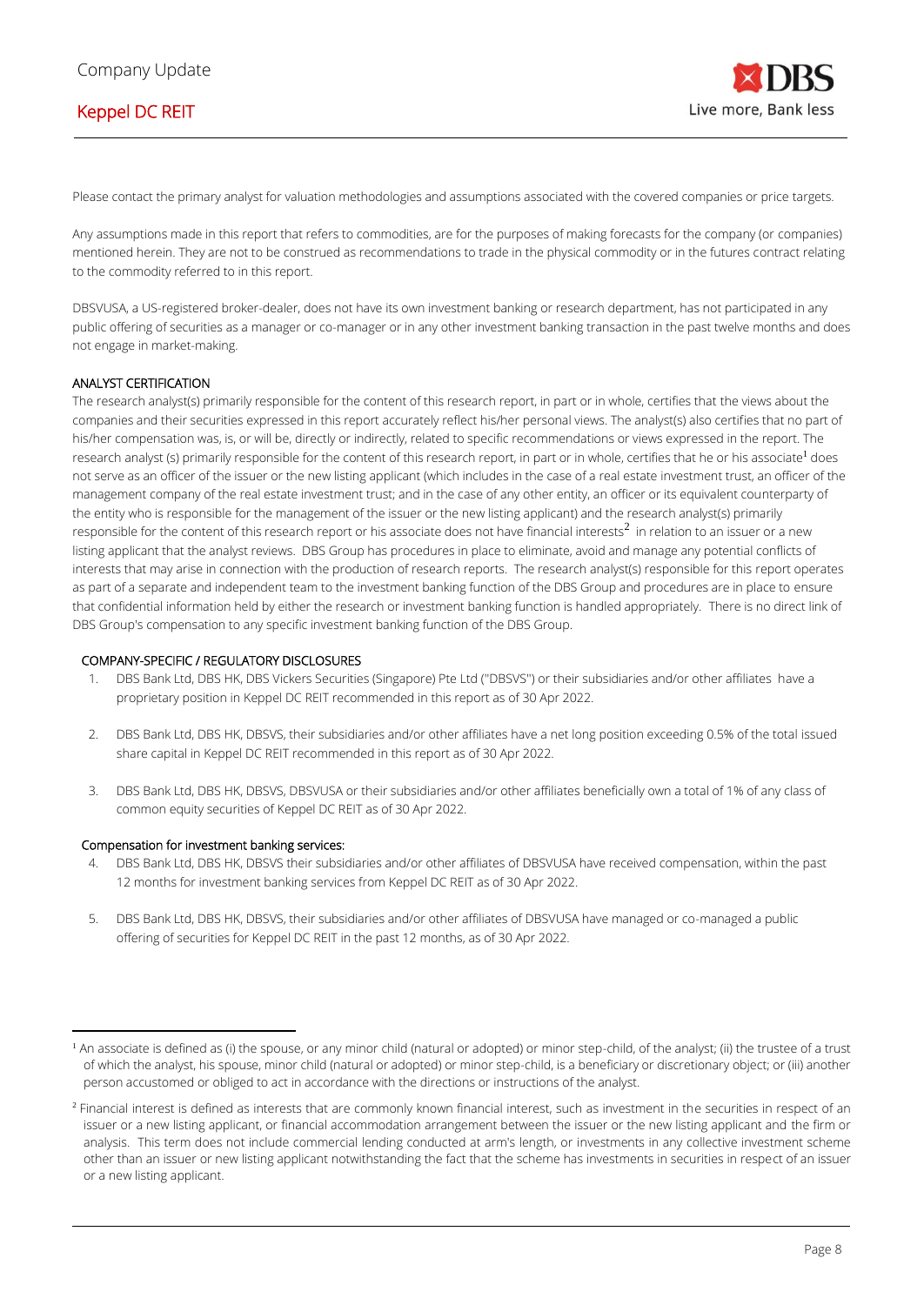6. DBSVUSA does not have its own investment banking or research department, nor has it participated in any public offering of securities as a manager or co-manager or in any other investment banking transaction in the past twelve months. Any US persons wishing to obtain further information, including any clarification on disclosures in this disclaimer, or to effect a transaction in any security discussed in this document should contact DBSVUSA exclusively.

### Disclosure of previous investment recommendation produced:

7. DBS Bank Ltd, DBS Vickers Securities (Singapore) Pte Ltd (''DBSVS''), their subsidiaries and/or other affiliates may have published other investment recommendations in respect of the same securities / instruments recommended in this research report during the preceding 12 months. Please contact the primary analyst listed on page 1 of this report to view previous investment recommendations published by DBS Bank Ltd, DBS Vickers Securities (Singapore) Pte Ltd (''DBSVS''), their subsidiaries and/or other affiliates in the preceding 12 months.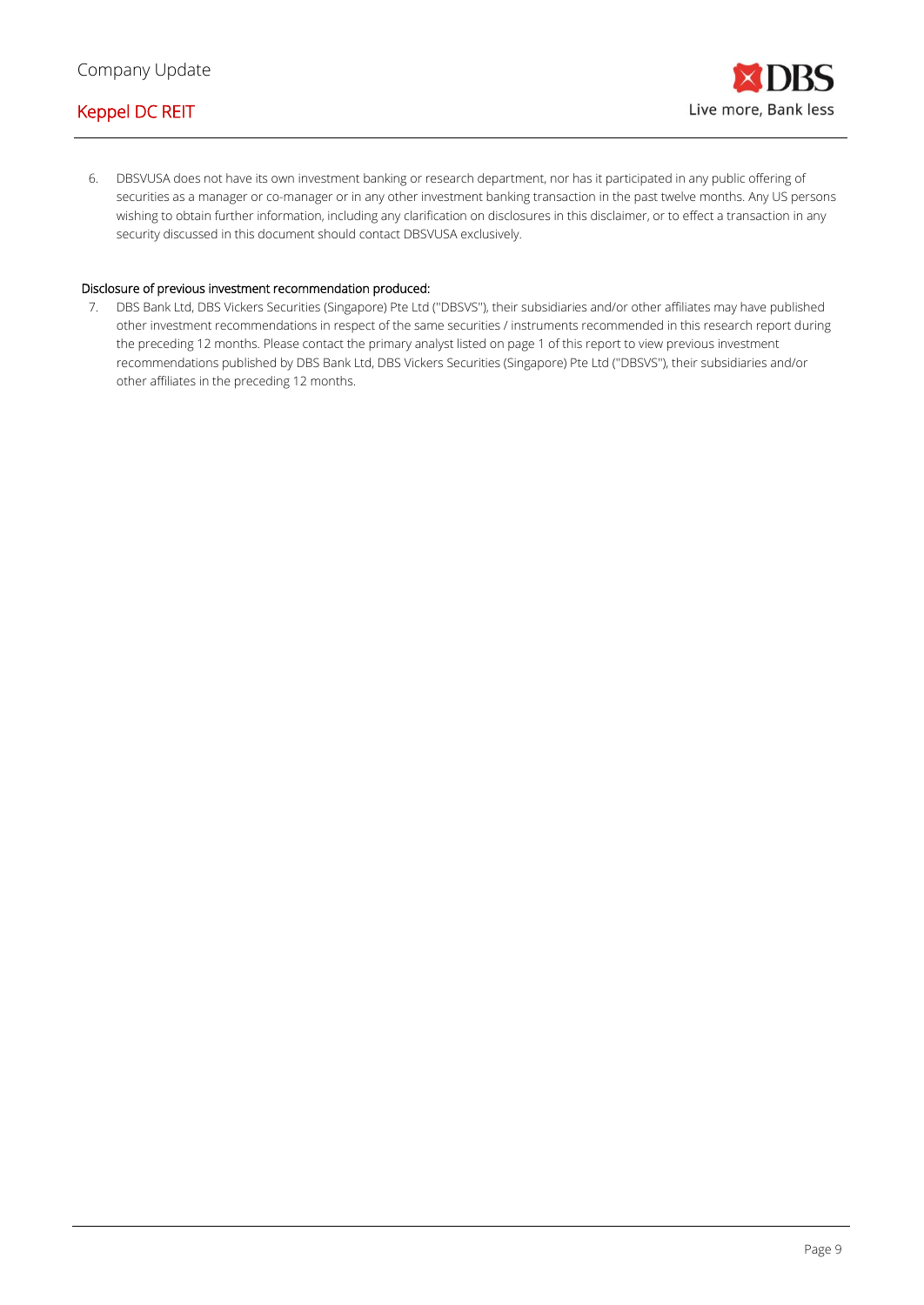

### RESTRICTIONS ON DISTRIBUTION

| General   | This report is not directed to, or intended for distribution to or use by, any person or entity who is a citizen or<br>resident of or located in any locality, state, country or other jurisdiction where such distribution, publication,<br>availability or use would be contrary to law or regulation.                                                                                                                                                                                                                                                                                                                                                                                                                                                                                                                                                                                                                                                                                                                                                                              |
|-----------|---------------------------------------------------------------------------------------------------------------------------------------------------------------------------------------------------------------------------------------------------------------------------------------------------------------------------------------------------------------------------------------------------------------------------------------------------------------------------------------------------------------------------------------------------------------------------------------------------------------------------------------------------------------------------------------------------------------------------------------------------------------------------------------------------------------------------------------------------------------------------------------------------------------------------------------------------------------------------------------------------------------------------------------------------------------------------------------|
| Australia | This report is being distributed in Australia by DBS Bank Ltd, DBS Vickers Securities (Singapore) Pte Ltd ("DBSVS") or<br>DBSV HK. DBS Bank Ltd holds Australian Financial Services Licence no. 475946.                                                                                                                                                                                                                                                                                                                                                                                                                                                                                                                                                                                                                                                                                                                                                                                                                                                                               |
|           | DBS Bank Ltd, DBSVS and DBSV HK are exempted from the requirement to hold an Australian Financial Services<br>Licence under the Corporation Act 2001 ("CA") in respect of financial services provided to the recipients. Both DBS<br>and DBSVS are regulated by the Monetary Authority of Singapore under the laws of Singapore, and DBSV HK is<br>regulated by the Hong Kong Securities and Futures Commission under the laws of Hong Kong, which differ from<br>Australian laws.                                                                                                                                                                                                                                                                                                                                                                                                                                                                                                                                                                                                    |
|           | Distribution of this report is intended only for "wholesale investors" within the meaning of the CA.                                                                                                                                                                                                                                                                                                                                                                                                                                                                                                                                                                                                                                                                                                                                                                                                                                                                                                                                                                                  |
| Hong Kong | This report has been prepared by a person(s) who is not licensed by the Hong Kong Securities and Futures<br>Commission to carry on the regulated activity of advising on securities in Hong Kong pursuant to the Securities and<br>Futures Ordinance (Chapter 571 of the Laws of Hong Kong). This report is being distributed in Hong Kong and is<br>attributable to DBS Bank (Hong Kong) Limited ("DBS HK"), a registered institution registered with the Hong Kong<br>Securities and Futures Commission to carry on the regulated activity of advising on securities pursuant to the<br>Securities and Futures Ordinance (Chapter 571 of the Laws of Hong Kong). DBS Bank Ltd., Hong Kong Branch is a<br>limited liability company incorporated in Singapore.                                                                                                                                                                                                                                                                                                                       |
|           | For any query regarding the materials herein, please contact Dennis Lam (Reg No. AH8290) at dbsvhk@dbs.com                                                                                                                                                                                                                                                                                                                                                                                                                                                                                                                                                                                                                                                                                                                                                                                                                                                                                                                                                                            |
| Indonesia | This report is being distributed in Indonesia by PT DBS Vickers Sekuritas Indonesia.                                                                                                                                                                                                                                                                                                                                                                                                                                                                                                                                                                                                                                                                                                                                                                                                                                                                                                                                                                                                  |
| Malaysia  | This report is distributed in Malaysia by AllianceDBS Research Sdn Bhd ("ADBSR"). Recipients of this report,<br>received from ADBSR are to contact the undersigned at 603-2604 3333 in respect of any matters arising from or in<br>connection with this report. In addition to the General Disclosure/Disclaimer found at the preceding page,<br>recipients of this report are advised that ADBSR (the preparer of this report), its holding company Alliance<br>Investment Bank Berhad, their respective connected and associated corporations, affiliates, their directors, officers,<br>employees, agents and parties related or associated with any of them may have positions in, and may effect<br>transactions in the securities mentioned herein and may also perform or seek to perform broking, investment<br>banking/corporate advisory and other services for the subject companies. They may also have received<br>compensation and/or seek to obtain compensation for broking, investment banking/corporate advisory and other<br>services from the subject companies. |
|           |                                                                                                                                                                                                                                                                                                                                                                                                                                                                                                                                                                                                                                                                                                                                                                                                                                                                                                                                                                                                                                                                                       |
|           | Wong Ming Tek, Executive Director, ADBSR                                                                                                                                                                                                                                                                                                                                                                                                                                                                                                                                                                                                                                                                                                                                                                                                                                                                                                                                                                                                                                              |
| Singapore | This report is distributed in Singapore by DBS Bank Ltd (Company Regn. No. 196800306E) or DBSVS (Company<br>Regn No. 198600294G), both of which are Exempt Financial Advisers as defined in the Financial Advisers Act and<br>regulated by the Monetary Authority of Singapore. DBS Bank Ltd and/or DBSVS, may distribute reports produced<br>by its respective foreign entities, affiliates or other foreign research houses pursuant to an arrangement under<br>Regulation 32C of the Financial Advisers Regulations. Where the report is distributed in Singapore to a person who<br>is not an Accredited Investor, Expert Investor or an Institutional Investor, DBS Bank Ltd accepts legal responsibility<br>for the contents of the report to such persons only to the extent required by law. Singapore recipients should<br>contact DBS Bank Ltd at 6878 8888 for matters arising from, or in connection with the report.                                                                                                                                                     |
| Thailand  | This report is being distributed in Thailand by DBS Vickers Securities (Thailand) Co Ltd.                                                                                                                                                                                                                                                                                                                                                                                                                                                                                                                                                                                                                                                                                                                                                                                                                                                                                                                                                                                             |
|           | For any query regarding the materials herein, please contact Chanpen Sirithanarattanakul at research@th.dbs.com                                                                                                                                                                                                                                                                                                                                                                                                                                                                                                                                                                                                                                                                                                                                                                                                                                                                                                                                                                       |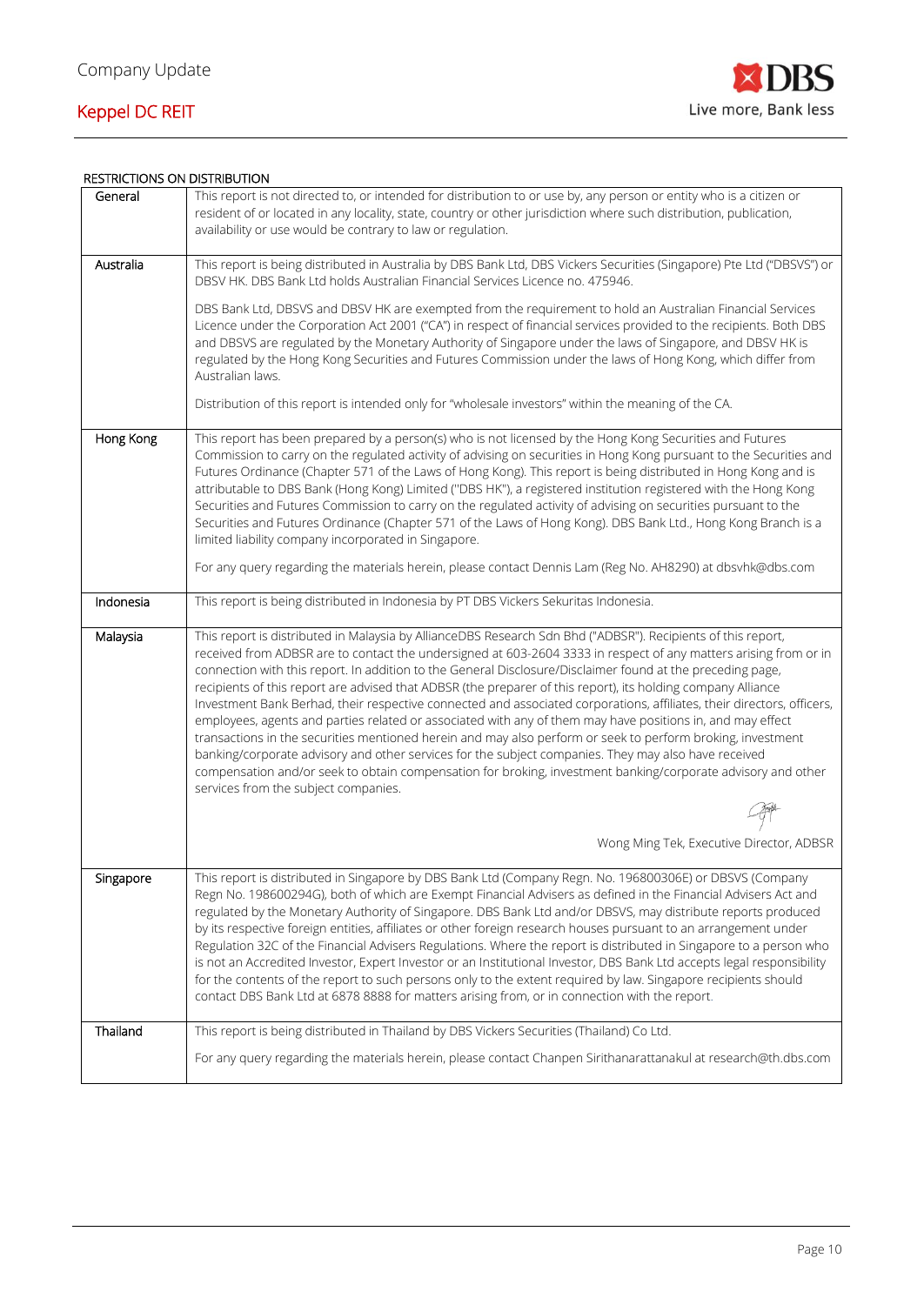

| United                                        | This report is produced by DBS Bank Ltd which is regulated by the Monetary Authority of Singapore.                                                                                                                                                                                                                                                                                                                                                                                                                                                                                                                                                                                                                                                                                                                                                                                                                                                                 |
|-----------------------------------------------|--------------------------------------------------------------------------------------------------------------------------------------------------------------------------------------------------------------------------------------------------------------------------------------------------------------------------------------------------------------------------------------------------------------------------------------------------------------------------------------------------------------------------------------------------------------------------------------------------------------------------------------------------------------------------------------------------------------------------------------------------------------------------------------------------------------------------------------------------------------------------------------------------------------------------------------------------------------------|
| Kingdom                                       | This report is disseminated in the United Kingdom by DBS Bank Ltd, London Branch ("DBS UK"). DBS UK is<br>authorised by the Prudential Regulation Authority and is subject to regulation by the Financial Conduct Authority<br>and limited regulation by the Prudential Regulation Authority. Details about the extent of our regulation by the<br>Prudential Regulation Authority are available from us on request.                                                                                                                                                                                                                                                                                                                                                                                                                                                                                                                                               |
|                                               | In respect of the United Kingdom, this report is solely intended for the clients of DBS UK, its respective connected<br>and associated corporations and affiliates only and no part of this document may be (i) copied, photocopied or<br>duplicated in any form or by any means or (ii) redistributed without the prior written consent of DBS UK, This<br>communication is directed at persons having professional experience in matters relating to investments. Any<br>investment activity following from this communication will only be engaged in with such persons. Persons who do<br>not have professional experience in matters relating to investments should not rely on this communication.                                                                                                                                                                                                                                                           |
| Dubai<br>International<br>Financial<br>Centre | This communication is provided to you as a Professional Client or Market Counterparty as defined in the DFSA<br>Rulebook Conduct of Business Module (the "COB Module"), and should not be relied upon or acted on by any<br>person which does not meet the criteria to be classified as a Professional Client or Market Counterparty under the<br>DFSA rules.                                                                                                                                                                                                                                                                                                                                                                                                                                                                                                                                                                                                      |
|                                               | This communication is from the branch of DBS Bank Ltd operating in the Dubai International Financial Centre (the<br>"DIFC") under the trading name "DBS Bank Ltd. (DIFC Branch)" ("DBS DIFC"), registered with the DIFC Registrar of<br>Companies under number 156 and having its registered office at units 608 - 610, 6th Floor, Gate Precinct Building<br>5, PO Box 506538, DIFC, Dubai, United Arab Emirates.                                                                                                                                                                                                                                                                                                                                                                                                                                                                                                                                                  |
|                                               | DBS DIFC is regulated by the Dubai Financial Services Authority (the "DFSA") with a DFSA reference number<br>F000164. For more information on DBS DIFC and its affiliates, please see http://www.dbs.com/ae/our--<br>network/default.page.                                                                                                                                                                                                                                                                                                                                                                                                                                                                                                                                                                                                                                                                                                                         |
|                                               | Where this communication contains a research report, this research report is prepared by the entity referred to<br>therein, which may be DBS Bank Ltd or a third party, and is provided to you by DBS DIFC. The research report has<br>not been reviewed or authorised by the DFSA. Such research report is distributed on the express understanding<br>that, whilst the information contained within is believed to be reliable, the information has not been independently<br>verified by DBS DIFC.                                                                                                                                                                                                                                                                                                                                                                                                                                                              |
|                                               | Unless otherwise indicated, this communication does not constitute an "Offer of Securities to the Public" as<br>defined under Article 12 of the Markets Law (DIFC Law No.1 of 2012) or an "Offer of a Unit of a Fund" as defined<br>under Article 19(2) of the Collective Investment Law (DIFC Law No.2 of 2010).                                                                                                                                                                                                                                                                                                                                                                                                                                                                                                                                                                                                                                                  |
|                                               | The DFSA has no responsibility for reviewing or verifying this communication or any associated documents in<br>connection with this investment and it is not subject to any form of regulation or approval by the DFSA.<br>Accordingly, the DFSA has not approved this communication or any other associated documents in connection<br>with this investment nor taken any steps to verify the information set out in this communication or any associated<br>documents, and has no responsibility for them. The DFSA has not assessed the suitability of any investments to<br>which the communication relates and, in respect of any Islamic investments (or other investments identified to be<br>Shari'a compliant), neither we nor the DFSA has determined whether they are Shari'a compliant in any way.                                                                                                                                                     |
|                                               | Any investments which this communication relates to may be illiquid and/or subject to restrictions on their resale.<br>Prospective purchasers should conduct their own due diligence on any investments. If you do not understand the<br>contents of this document you should consult an authorised financial adviser.                                                                                                                                                                                                                                                                                                                                                                                                                                                                                                                                                                                                                                             |
| <b>United States</b>                          | This report was prepared by DBS Bank Ltd. DBSVUSA did not participate in its preparation. The research<br>analyst(s) named on this report are not registered as research analysts with FINRA and are not associated persons<br>of DBSVUSA. The research analyst(s) are not subject to FINRA Rule 2241 restrictions on analyst compensation,<br>communications with a subject company, public appearances and trading securities held by a research analyst.<br>This report is being distributed in the United States by DBSVUSA, which accepts responsibility for its contents. This<br>report may only be distributed to Major U.S. Institutional Investors (as defined in SEC Rule 15a-6) and to such other<br>institutional investors and qualified persons as DBSVUSA may authorize. Any U.S. person receiving this report who<br>wishes to effect transactions in any securities referred to herein should contact DBSVUSA directly and not its<br>affiliate. |
| Other<br>jurisdictions                        | In any other jurisdictions, except if otherwise restricted by laws or regulations, this report is intended only for<br>qualified, professional, institutional or sophisticated investors as defined in the laws and regulations of such<br>jurisdictions.                                                                                                                                                                                                                                                                                                                                                                                                                                                                                                                                                                                                                                                                                                          |